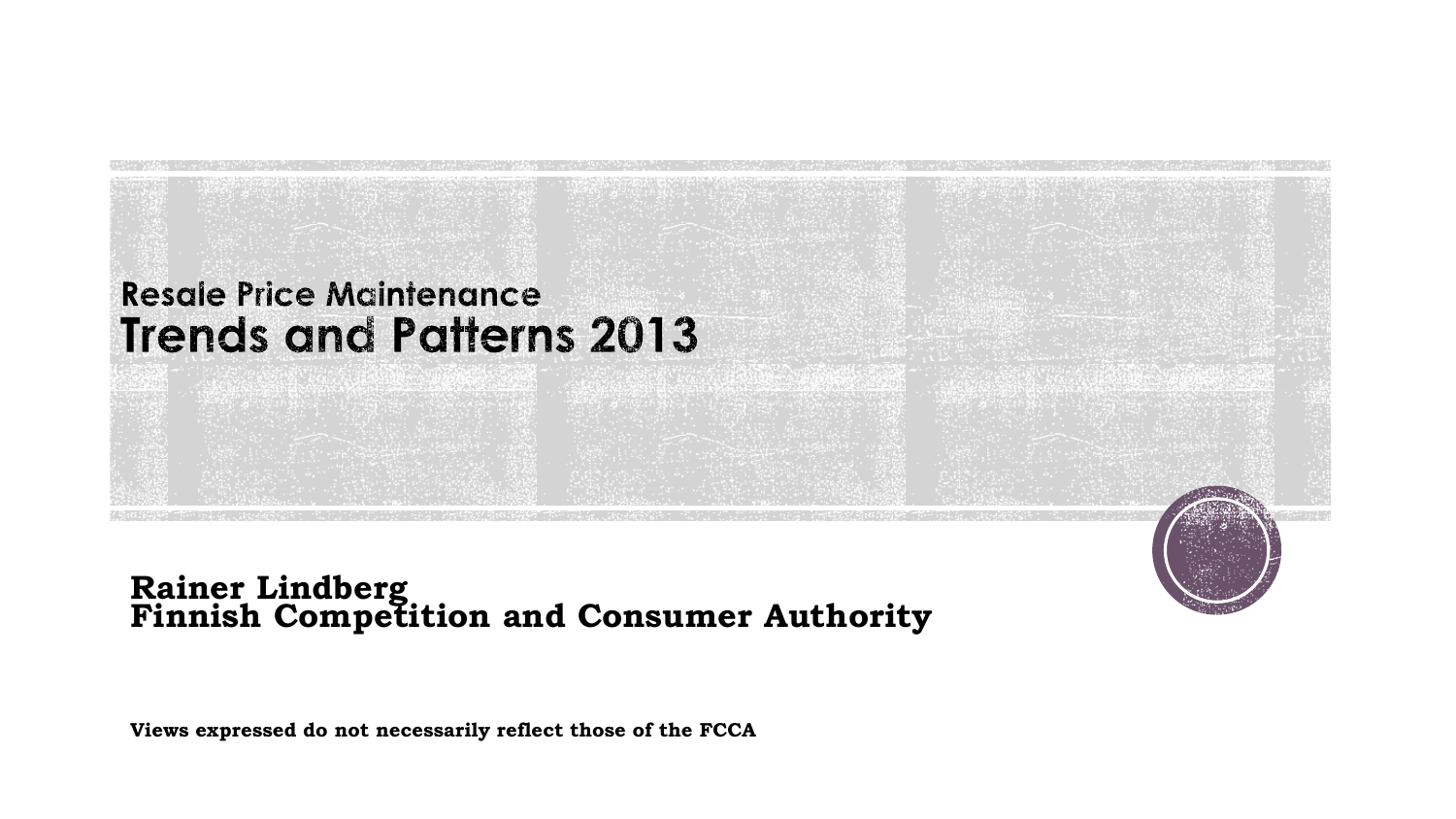## **RPM Patterns** 2013

## **B**

Books (and e-books)

### **C**

Chipboard

### **D**

Design Glassware Diaper Products Dietary Products

#### **E**

Electronic Devices

#### **F**

Food Retail

Footwear

Fibreboard

#### **H**

Hotel online booking Headphones

#### **I** Insulating materials

**L** Lubricants

### **M**

 $\mathbf{u}$  .

Motor Vehicles (2)

## **P**

Pet-Food

### **R**

Restaurants (franchising)

#### **S**

Spare Parts (dominance) Sanitary Ware (Hub & Spoke) Sports underwear

## **T**

Telecom (franchising)

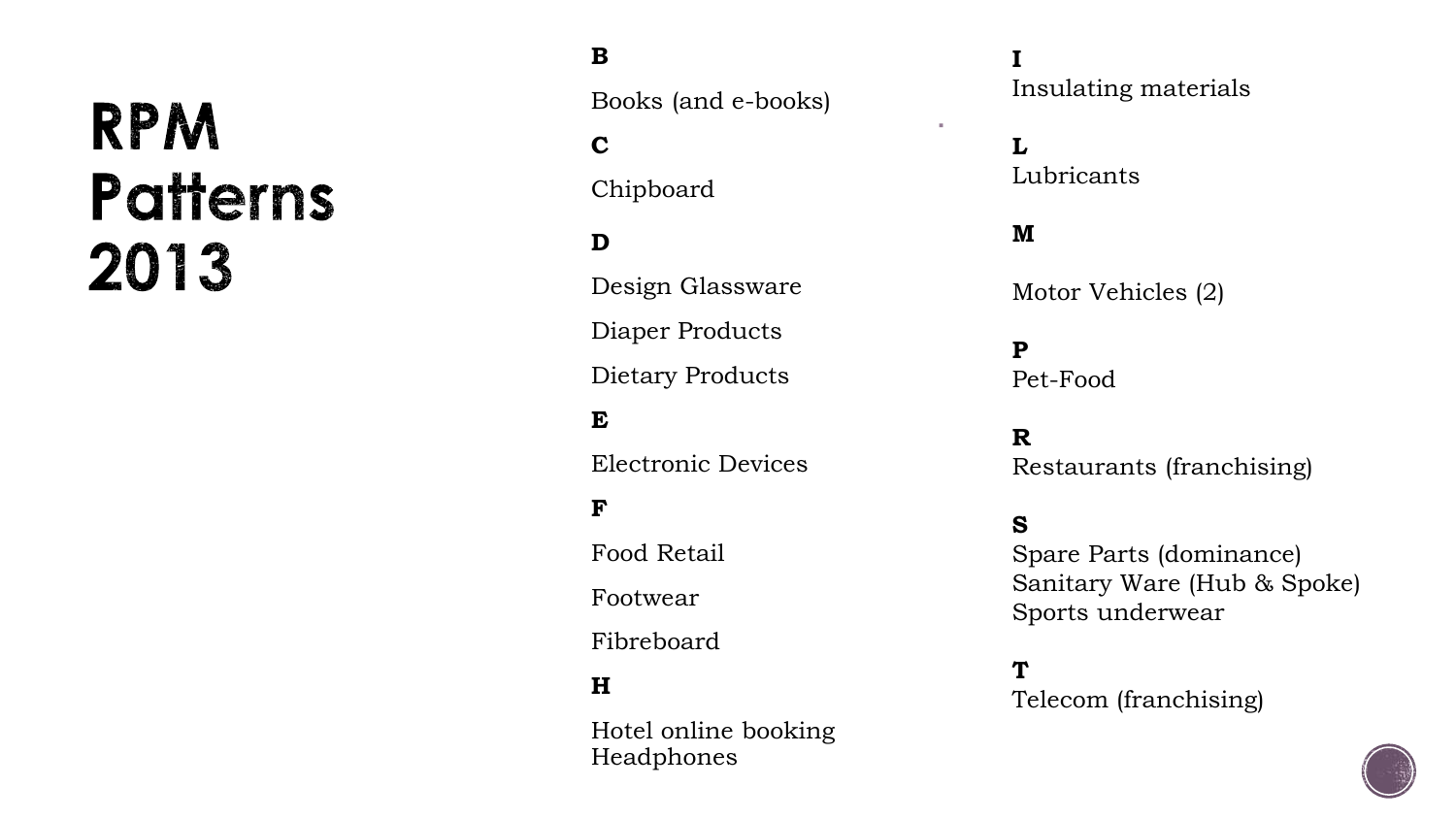## **Online Trading**

## **Tensions**

- principal vs. retailer
- webstore vs. brick-and-mortar shop
	- potential free-rider problem
	- is RPM the solution?
- **Most favoured nation clause** (MFN). Some views from business:
	- " MFN's in e-books is applying old law to new digital economy" " this case.. demonstrates the difficulty applying conventional antitrust analysis of harm"

## **Opposing view** : competition law toolkit is workable

- any agreement which restricts competition, whether by its effects or by its object, may in principle benefit from an exemption (T-17/93 Matra Hachette v Commission)
- efficiency arguments available (efficiency defence pros/cons)
- economic approach, allowing 'new' theories of harm

## **Minimum advertising price** (MAP)

- $eg.$  ACCC:
	- harmful for online trading
	- may harm competition among distribution channels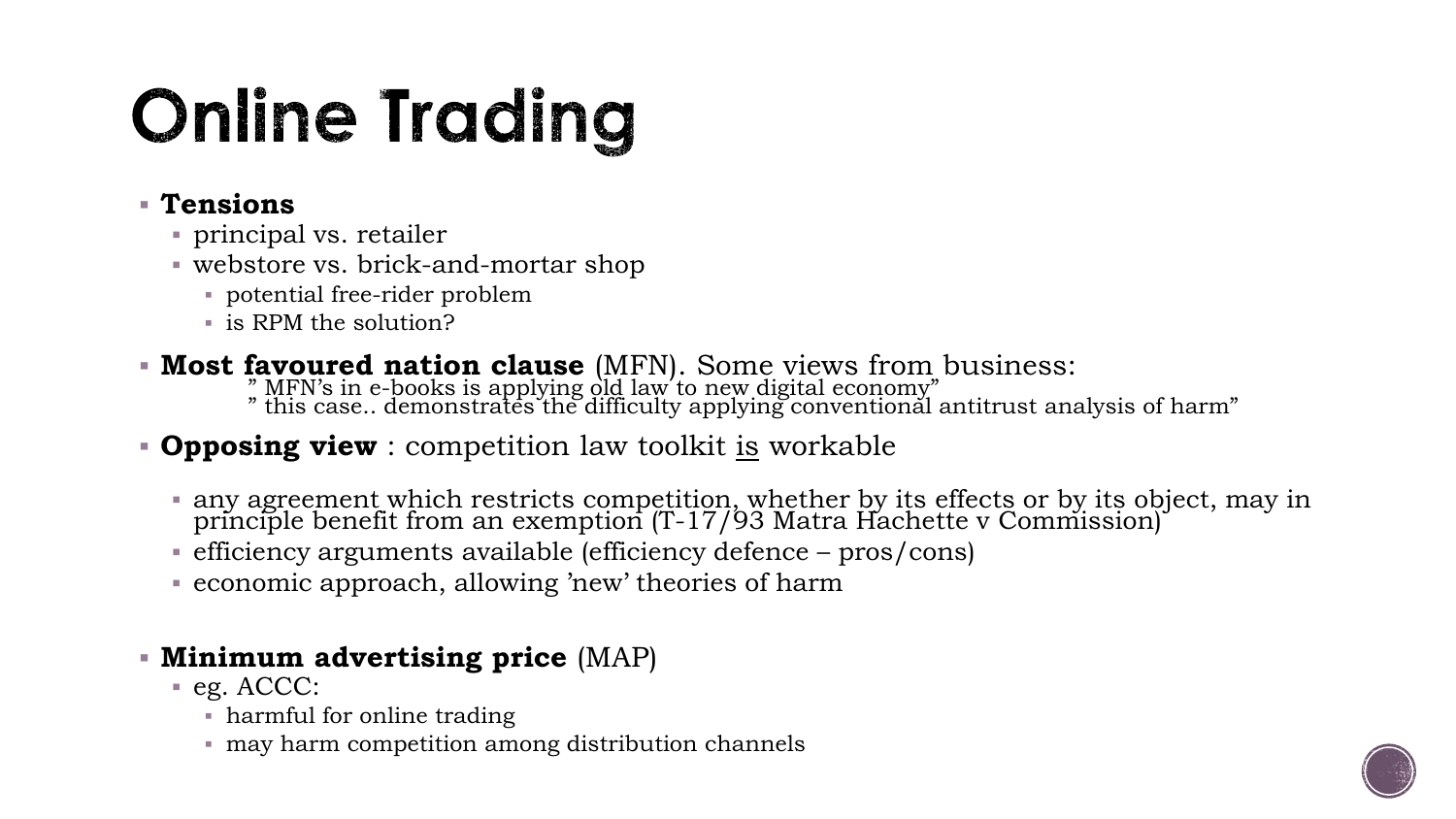

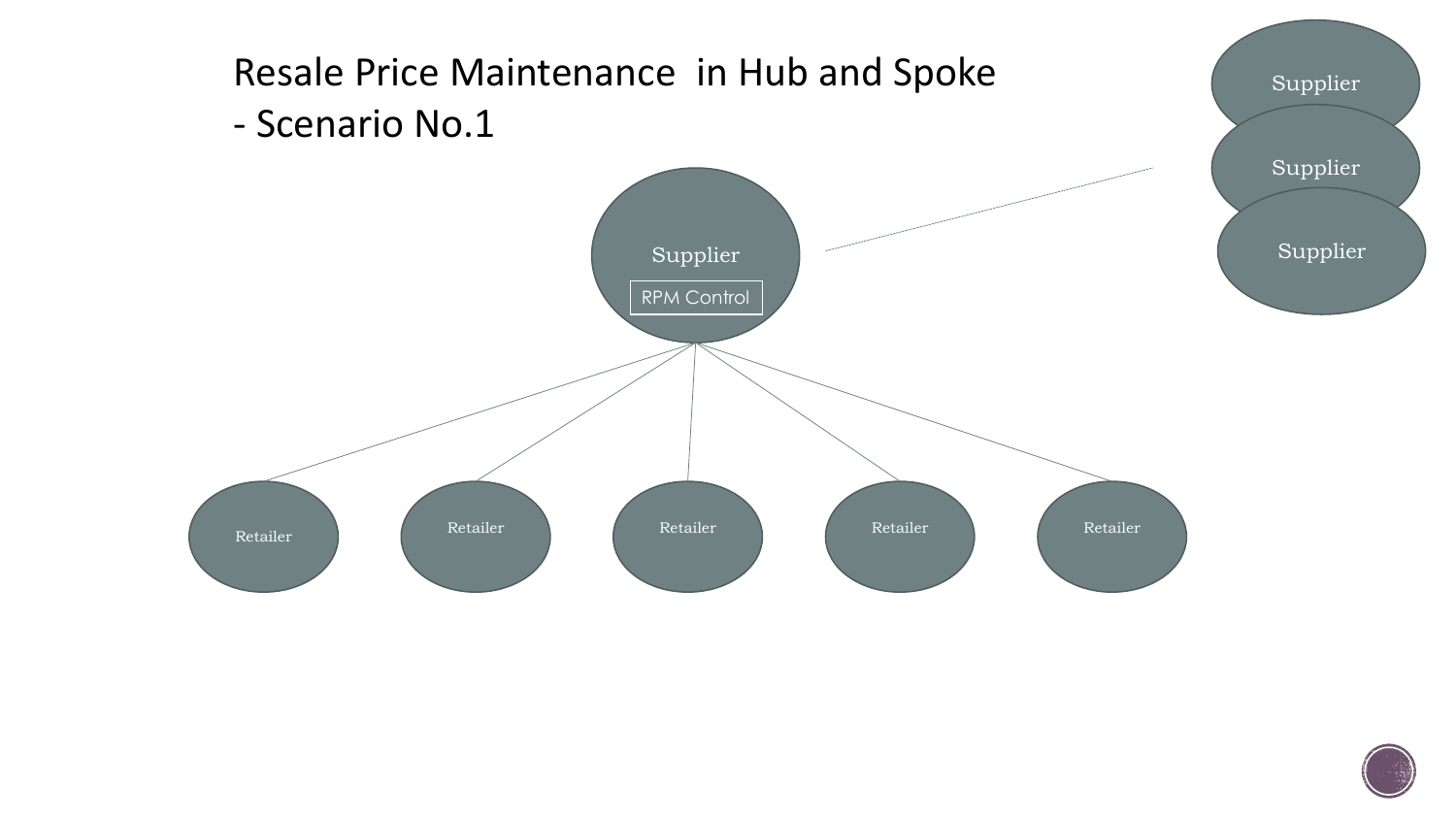Resale Price Maintenance in Hub and Spoke - Scenario No.2

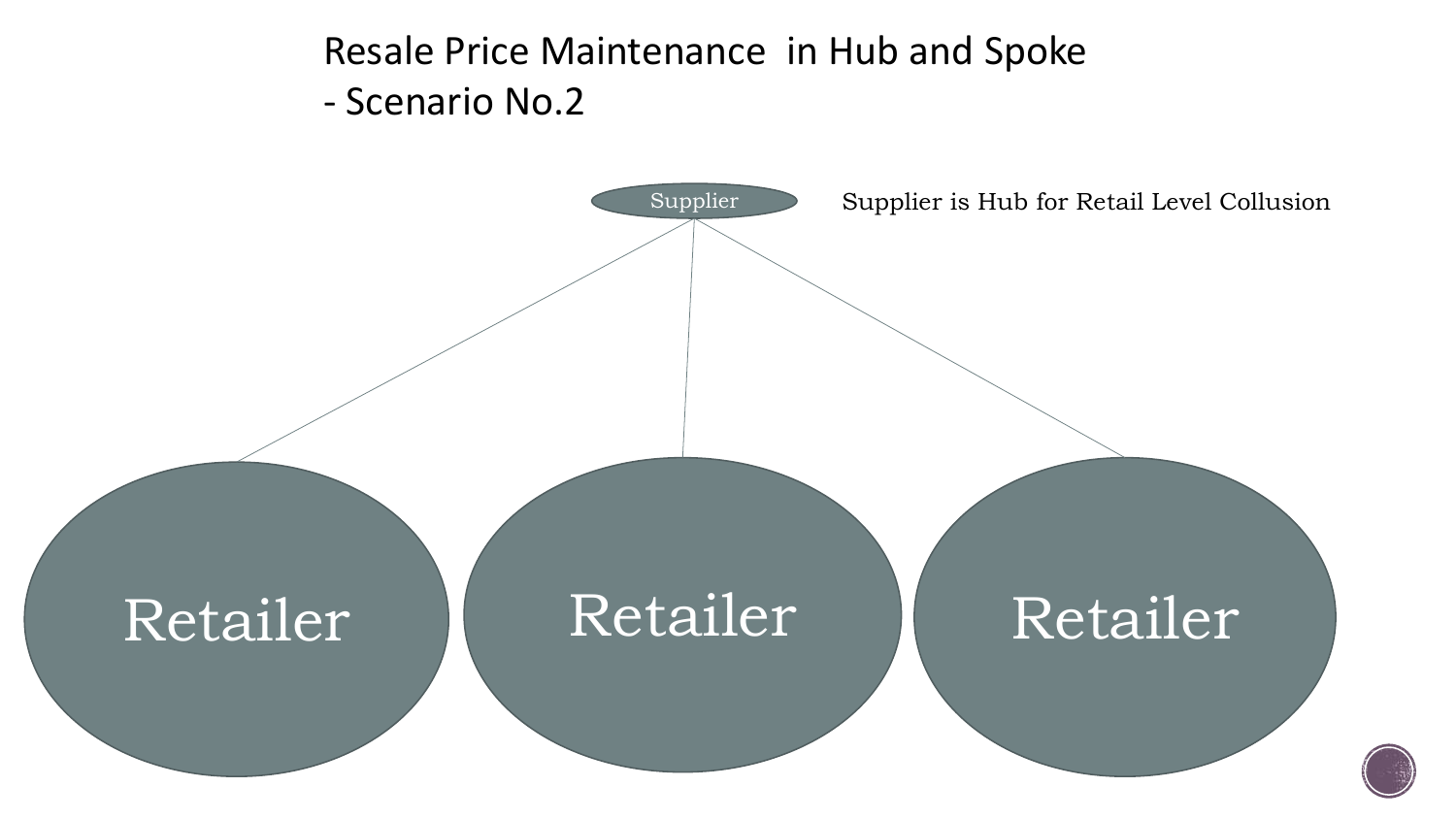## Hub and Spoke

*Information exchange can take various forms … data can be shared indirectly through a common agency (for example, a trade association) or a third party such as a market research organisation or through the companies' suppliers or retailers*

RPM and collusion : well-known concept in economics

- eg. Mathewson and Winter (1998), Jullien and Rey (2007)
- Important to identify hub-and-spoke situations
	- for public enforcement : dawn-raid and enforcement tactics
	- for business/legal advice : sanctions, leniency
- Key issue : what proof needed for an agreement / concerted practice ?
- Concentrated markets in retail sector
	- how well suppliers' collusion fit in ?